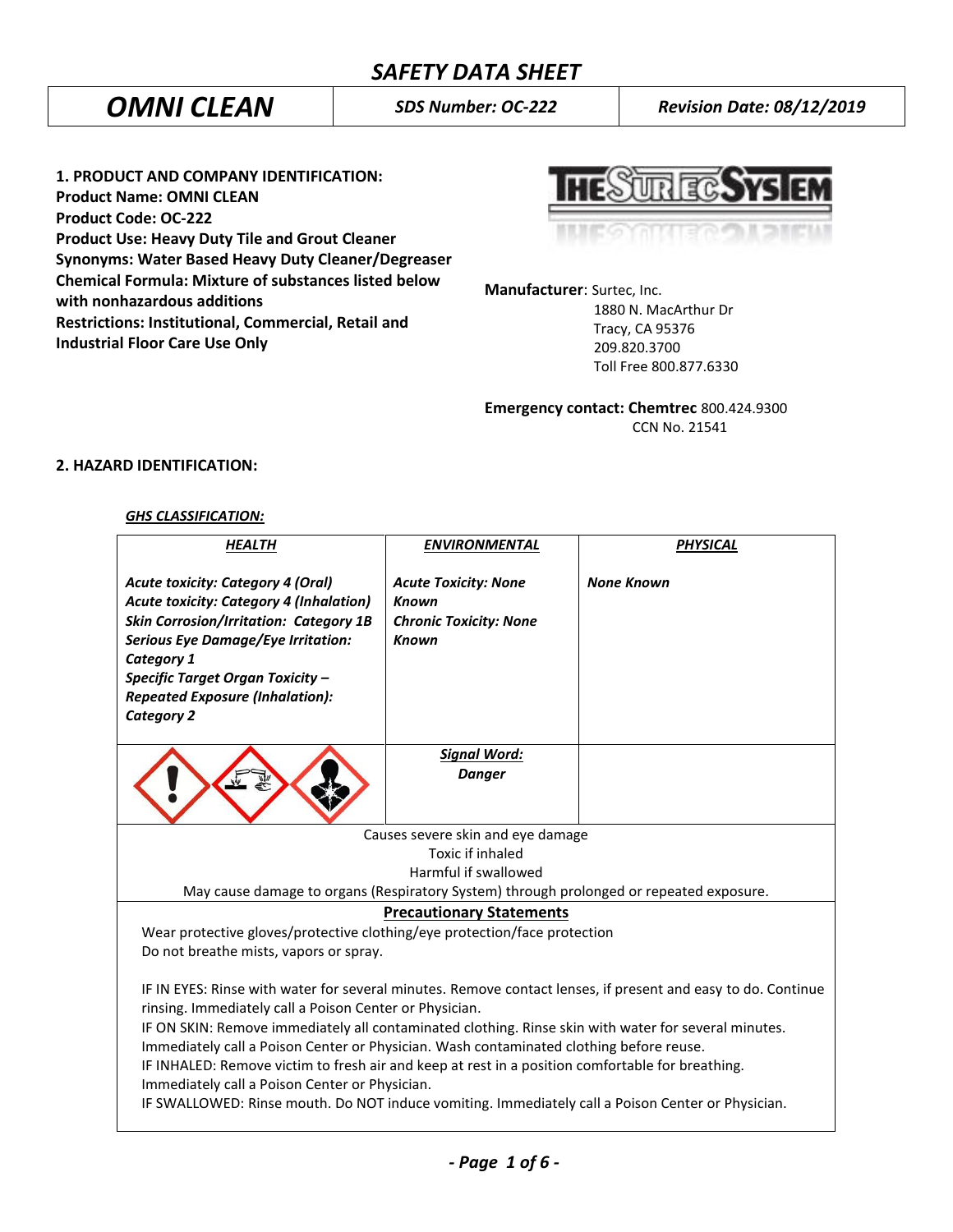*OMNI CLEAN SDS Number: OC-222 Revision Date: 08/12/2019*

Store in a closed, original container in a well ventilated area. Dispose of contents/container in accordance with local regulation.

# **3. COMPOSITION/INFORMATION ON INGREDIENTS:**

| <b>INGREDIENT</b>                                                 | CAS NO.     | <b>PERCENT</b> | <b>HAZARDOUS</b> |
|-------------------------------------------------------------------|-------------|----------------|------------------|
| 2-BUTOXYETHANOL                                                   | 111-76-2    | $9 - 11%$      | <b>YES</b>       |
| 2-AMINOETHANOL                                                    | 141-43-5    | 14 - 16%       | <b>YES</b>       |
| TETRASODIUM ETHYLENEDIAMINE TETRAACETATE                          | 64-02-8     | $1 - 2%$       | <b>YES</b>       |
| NONYLPHENOL POLYETHYLENE GLYCOL ETHER                             | 127087-87-0 | $1 - 2%$       | YES              |
| SODIUM HYDROXYACETATE                                             | 2836-32-0   | $0.1 - 0.2%$   | <b>YES</b>       |
| Exact Percentages are being withheld as trade secret information. |             |                |                  |

## **4. FIRST-AID MEASURES:**

*Eye Contact:* Rinse with water for 15 minutes. Remove contact lenses, if present and easy to do. Continue rinsing. Immediately call a Poison Center or Physician.

*Skin Contact:* Remove immediately all contaminated clothing. Rinse skin with water for several minutes. Immediately call a Poison Center or Physician. Wash contaminated clothing before reuse.

 *Inhalation:* Remove victim to fresh air and keep at rest in a position comfortable for breathing. Immediately call a Poison Center or Physician.

*Ingestion:* Rinse mouth. Do NOT induce vomiting. Immediately call a Poison Center or Physician.

# **5. FIRE-FIGHTING MEASURES:**

*Fire Extinguishing media:* Use dry chemical, carbon dioxide or water spray. For larger fires use regular foam, dry chemical, carbon dioxide or water spray. Move containers away from fire area if it can be done without risk. From a safe distance and keeping upwind, apply flooding amounts of water to sides of container exposed to fire for cooling purposes until well after the fire is extinguished. Stay away from tanks engulfed in flames. (Emergency Response Guidebook Guide #154)

#### *Hazards during fire-fighting:*

Containers may rupture when exposed to extreme heat.

#### *Protective equipment for fire-fighting:*

Wear NFPA-approved self-contained breathing apparatus, helmet, hood, boots and gloves.

#### **6. ACCIDENTAL RELEASE MEASURES:**

#### *Personal precautions:*

Use recommended personal protective clothing and equipment. To prevent slipping, do not walk through spilled material.

#### *Environmental precautions:*

Follow all Federal, State and Local regulations when storing and disposing of substances. Do not allow material to run off work area. Material should be absorbed, collected and disposed of in accordance with regulations. Keep product from entering storm drains. Consult local and federal guidelines for proper disposal of these materials. *Cleanup:*

*- For small amounts of released material:* Mop or vacuum up then transfer to suitable container for disposal. - *For large amounts of released material:* Dike around spilled material to contain. Spilled material may be mopped or vacuumed up, then transferred to plastic containers for disposal.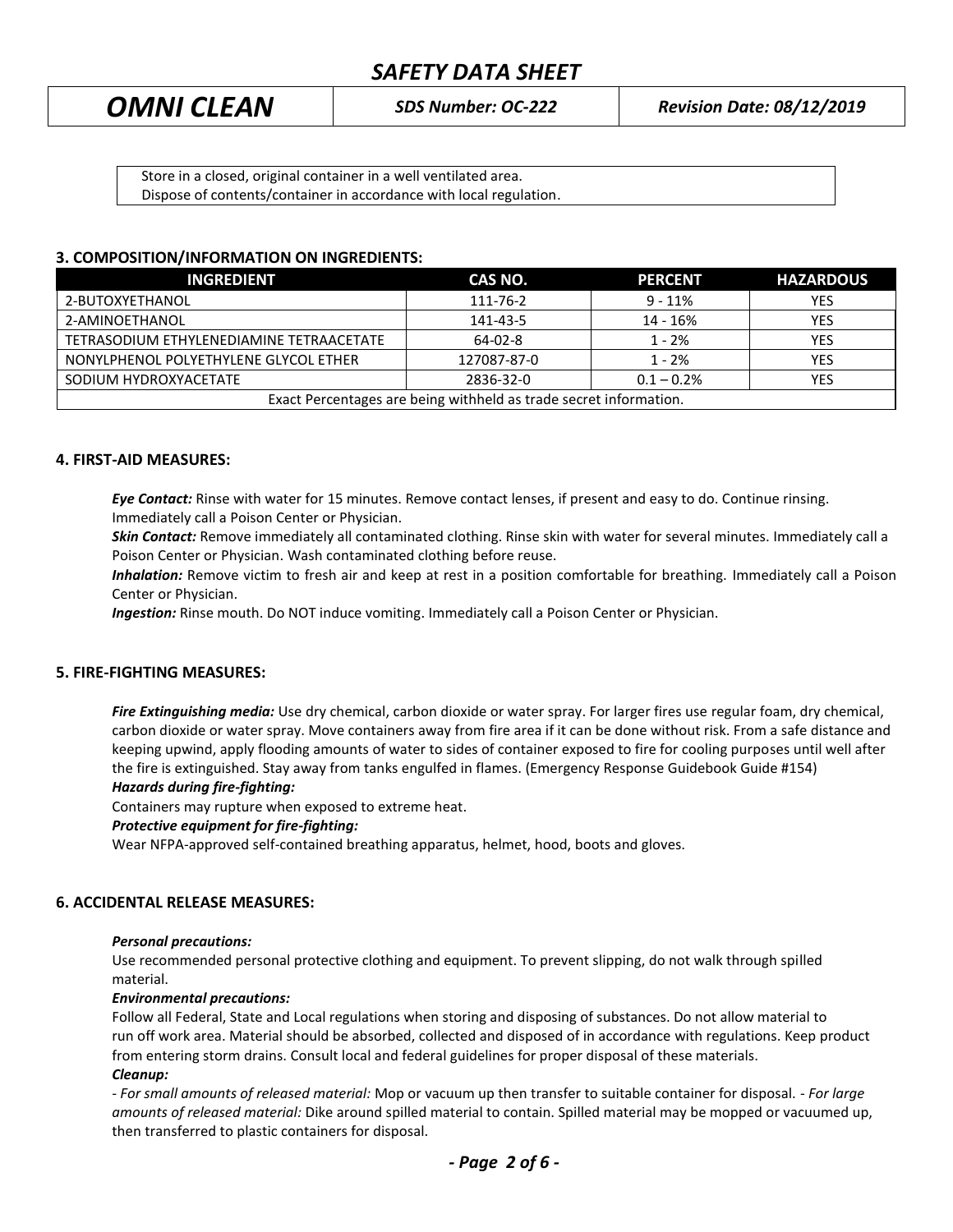## **7. HANDLING and STORAGE:**

#### *Handling:*

**General advice -** No specific measures are necessary provided product and recommended protective clothing/equipment are used correctly. Do not mix with other chemicals. This is a commercial product, not intended for home use. Keep out of reach of children.

# *Storage:*

**General advice -** Protect against physical damage. Store in tightly closed containers in a cool, well ventilated area. Do not allow product to freeze.

## *Shelf Life:*

12 months minimum

# **8. EXPOSURE CONTROLS and PERSONAL PROTECTION:**

## *Advice on system design:*

Provide local exhaust ventilation to control vapors/mist for published exposure limits.

# *Personal protective equipment (HMIS rating 'B'or 'I'):*

Eye protection: Wear splash-proof safety goggles to prevent exposure.

Skin protection: Chemical-resistant gloves and chemical-resistant, high traction footwear. Wear appropriate protective (impervious) clothing equipment to prevent possible skin contact.

Respiratory protection: Use proper NIOSH-OSHA respirator for contamination levels found in work area or if ventilation is inadequate.

General safety and hygiene measures: Exercise stringent hygiene practices to minimize exposure. If contact occurs, wash any body part with soap and water immediately. Wash hands after use, and before eating, drinking or smoking.

# *Other protective measures:*

Nearby running water on the job site is necessary, should an accident occur.

#### *Exposure Guidelines:*

| <b>ACGIH TLV:</b> | 20 ppm (111-76-2), 3 ppm (141-43-5),      |
|-------------------|-------------------------------------------|
| STEL:             | $6$ ppm $(141-43-5)$                      |
| OSHA PEL:         | 50 ppm- Skin (111-76-2), 3 ppm (141-43-5) |

# **9. PHYSICAL and CHEMICAL PROPERTIES:**

| Appearance:                 | Clear Green                                            | Flash Point:                     | $> 200°$ F               |
|-----------------------------|--------------------------------------------------------|----------------------------------|--------------------------|
|                             | Liguid                                                 |                                  |                          |
| Odor:                       | Pine                                                   | Upper/Lower Flammability Limits: | No information available |
| pH value:                   | $12.7 + (-0.2)$                                        | Relative Density (water):        | 1.03                     |
| Specific gravity:           | $1.03$ (H2O = 1)                                       | Auto-Ignition Temperature:       | No information available |
| Solidification temperature: | No information available                               | Decomposition temperature:       | No information available |
| Freezing/Melting point:     | 32 °F (0 °C)                                           | <b>Partition Coefficient</b>     | No information available |
| Boiling point:              | 212°F (100 °C)                                         | Odor Threshold                   | No information available |
| Vapor density:              | No information available                               | Viscosity:                       | $< 10$ cps.              |
| Vapor pressure:             | No information available                               | <b>Partition Coefficient</b>     | No information available |
| <b>Evaporation Rate:</b>    | No information available                               | Solubility in water:             | 100%                     |
| Regulatory VOC:             | 24.6% by weight (concentrate)                          |                                  |                          |
|                             | <0.8 % by weight (at routine use concentration - 1:32) |                                  |                          |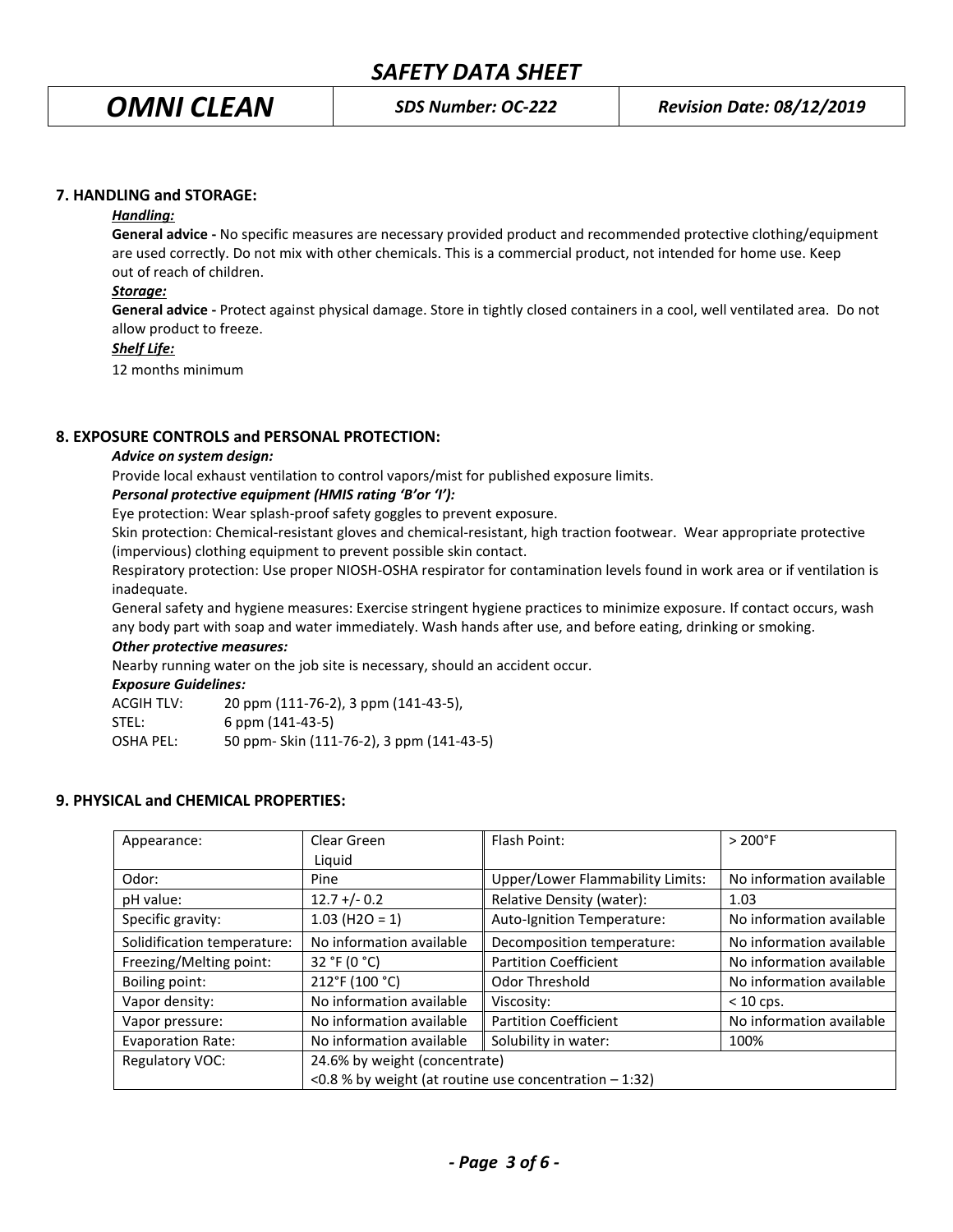# **10. STABILITY and REACTIVITY:**

*Conditions to avoid:* Excessive heat or flame. *Substances to avoid:* Strong acids, oxidizers (e.g., bleach). *Hazardous reactions:* Product is chemically stable. Reaction with strong acids may generate high heat. *Decomposition or By-products:* In fire conditions: carbon monoxide (CO), carbon dioxide (CO<sub>2</sub>) nitric oxides (NO<sub>x</sub>) and ammonia. *Corrosion to metals:* Minimize contact with aluminum, copper and copper alloys.

# **11. TOXICOLOGY INFORMATION:**

## *Acute Toxicity:*

**Oral:** Burns of the mouth, throat, esophagus and stomach with consequent pain, uneasiness, nausea, salivation, vomiting, diarrhea, chills, shock and intense thirst.

**Eye irritation:** Severe irritation, conjunctivitis, corneal necrosis and burns with impairment or permanent eye damage.

**Skin irritation:** Severe irritation, inflammation, ulceration, necrosis and chemical burns.

**Inhalation:** Burning of the throat, coughing and choking.

**Sensitization:** Skin: Not established. Respiratory: Not established.

**Target Organ Effects: (Central Nervous System):** Use of concentrated material may cause dizziness or drowsiness.

#### *Numerical Measures of Toxicity:*

Calculated Acute Toxicity Estimates (ATE)based on available information.

ATEmix (oral): 1605 mg/kg ATEmix (inhalation): 16 mg/l

#### *Chronic Toxicity:*

 *Specific Target Organ Toxicity – Repeated Exposure (Inhalation):* May cause damage to respiratory system from inhalation of concentrated sprays or mists.

 **Other information:** No components present at 0.1% or greater are considered carcinogens by ACGIH, IARC, NTP or OSHA

# **12. ECOLOGICAL INFORMATION:**

*Biodegradation:* Test method: Unspecified Analysis method: Unspecified Degree of elimination: Expected to be biodegradable.

# *Environmental toxicity:*

Acute and prolonged toxicity to fish: Not Established Toxicity to microorganisms: Not Established Other ecotoxicological advice: Not Established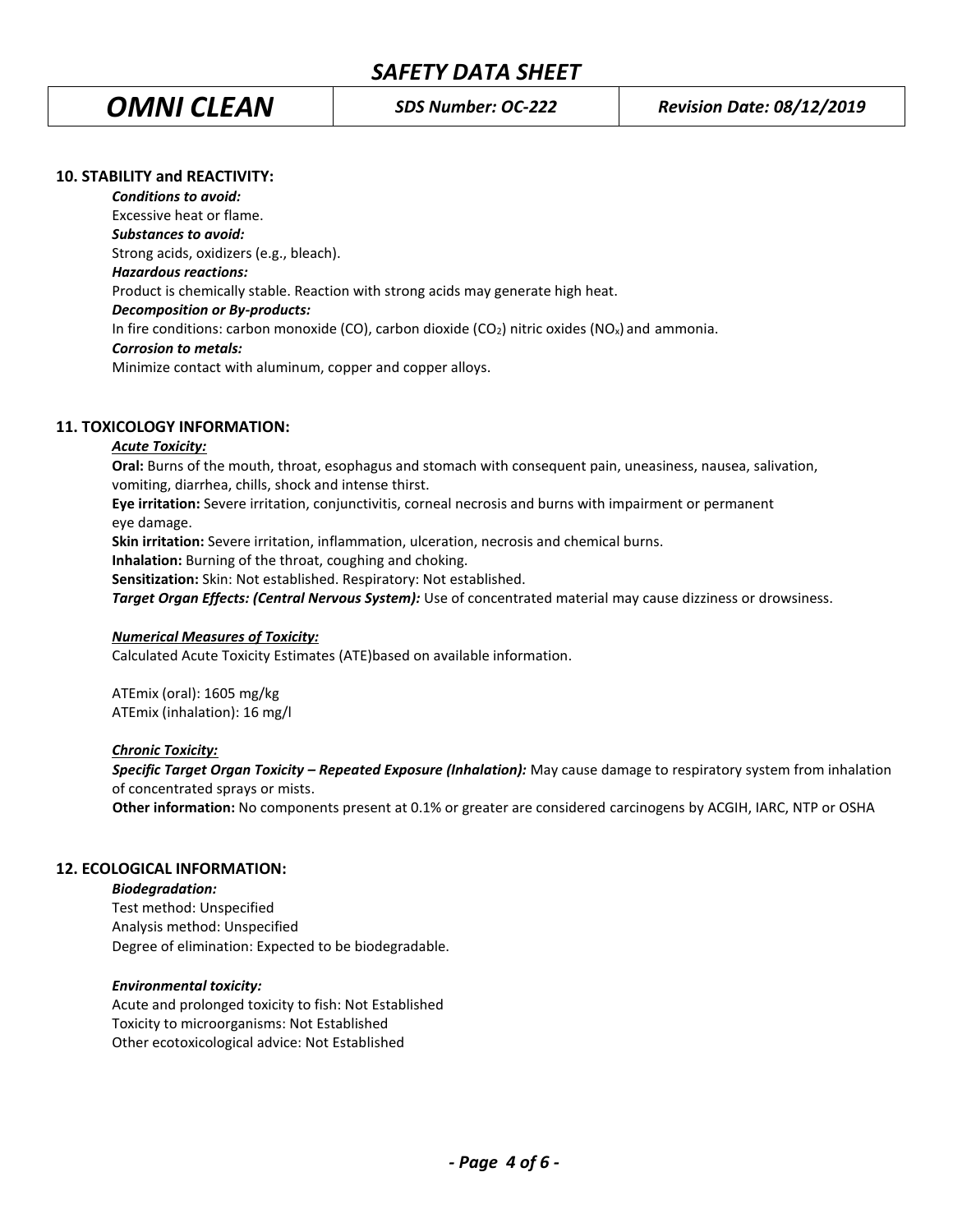# **13. DISPOSAL CONSIDERATIONS:**

*Waste disposal of substance:* Dispose of in accordance with all Federal, State and Local regulations when storing and disposing of substances. It is the waste generator's responsibility to determine if a particular waste is hazardous under RCRA (EPA regulations for hazardous waste).

*Container disposal:* Dispose of in a licensed facility in accordance with local regulations.

#### *RCRA:*

EPA Hazard Waste Code D002 for Corrosive Liquid

## **14. TRANSPORTATION INFORMATION:**

| DOT:                  |                                                                                |  |
|-----------------------|--------------------------------------------------------------------------------|--|
| UN/ID No:             | 1760                                                                           |  |
|                       | <b>Proper Shipping Name: CORROSIVE LIQUID, N.O.S., (CONTAINS ETHANOLAMINE)</b> |  |
| <b>Hazard Class:</b>  |                                                                                |  |
| <b>Packing Group:</b> | Ш                                                                              |  |

#### **15. REGULATORY INFORMATION:**

| <b>Federal Regulations:</b>           |  |                                      |
|---------------------------------------|--|--------------------------------------|
| <b>Registration status:</b>           |  |                                      |
| TSCA. US:                             |  | All components are listed or exempt. |
| SARA hazard category (EPCRA 311/312): |  | Acute health hazard                  |
|                                       |  | Chronic health hazard                |

**SARA TITLE III, SECTION 313:**

CAS Number: Chemical Name: 111-76-2 2-BUTOXYETHANOL

#### *State Regulations:*

Chemicals known to the State of California to cause cancer, birth defects or other reproductive harm CAS Number: Chemical Name:

None

# *CA Cleaning Product Right To Know Act of 2017: Ingredient Disclosure*

| <b>INGREDIENT</b>                        | <b>CAS NUMBER</b> | <b>FUNCTION</b>           |
|------------------------------------------|-------------------|---------------------------|
| <b>WATER</b>                             | 7732-18-5         | <b>DILUENT</b>            |
| 2-AMINOETHANOL                           | 141-43-5          | <b>ALKALINE BUILDER</b>   |
| 2-BUTOXYETHANOL                          | 111-76-2          | SOLVENT                   |
| TETRASODIUM ETHYLENEDIAMINE TETRAACETATE | 64-02-8           | CHELANT                   |
| NONYLPHENOL POLYETHYLENE GLYCOL ETHER    | 127087-87-0       | <b>DETERGENT</b>          |
| SODIUM METASILICATE                      | 6834-92-0         | <b>ALKALINE BUILDER</b>   |
| SODIUM HYDROXYACETATE                    | 2836-32-0         | CHELANT                   |
| SODIUM HYDROXIDE                         | 1310-73-2         | NONFUNCTIONAL CONSTITUENT |
| TRISODIUM NITRILOTRIACETATE              | 5064-31-3         | CHELANT                   |
| DIPENTENE (TERPENE HYDROCARBONS)         | 68956-56-9        | <b>FRAGRANCE</b>          |
| <b>ACID GREEN 25 DYE</b>                 | 4403-90-1         | <b>COLORANT</b>           |
| ACID YELLOW 11 DYE                       | 6359-82-6         | COLORANT                  |
| ACID YELLOW 23 DYE                       | 1934-21-0         | <b>COLORANT</b>           |